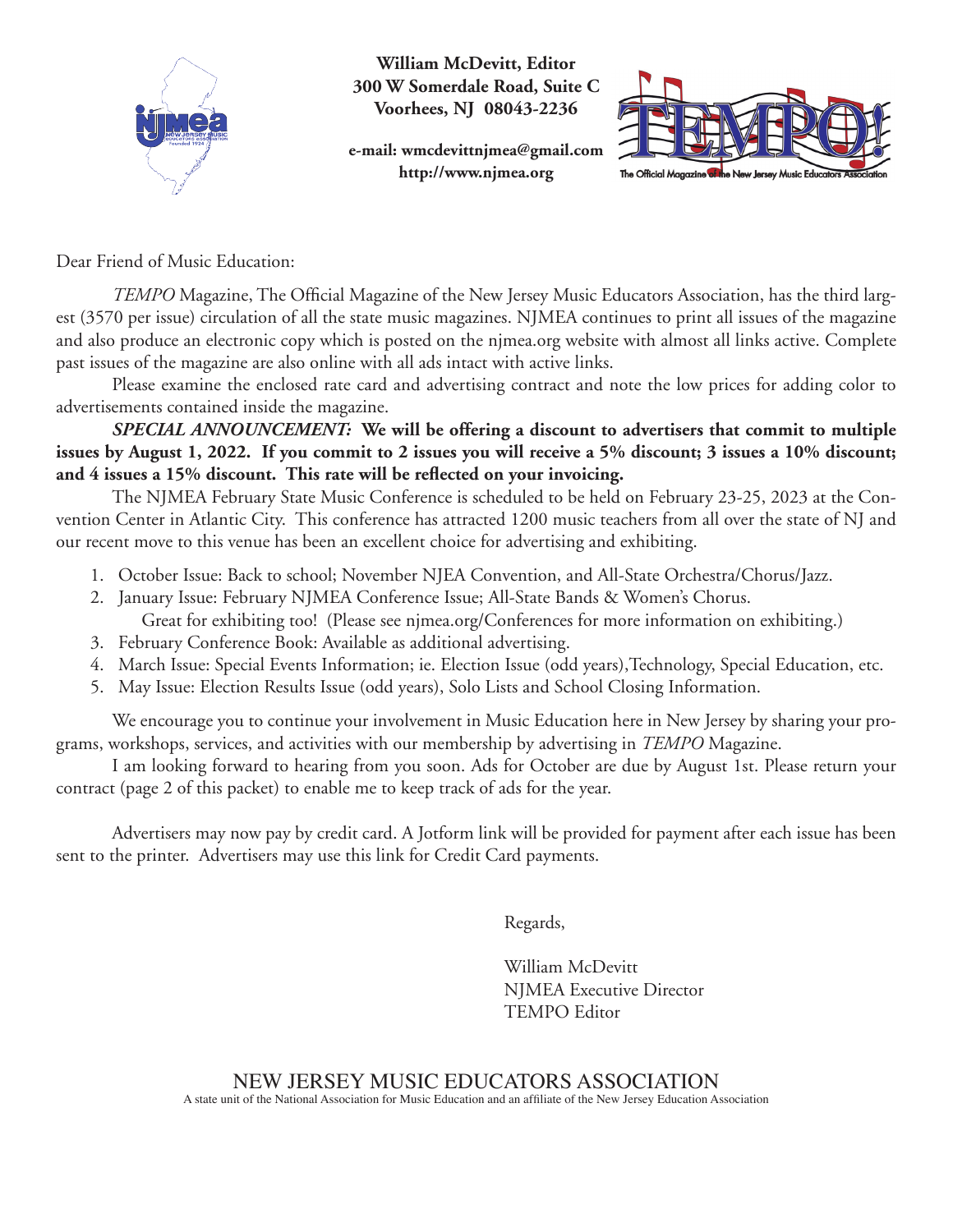

## **• 2022 - 2023 ADVERTISING CONTRACT • October, January, March, May TEMPO, and February Conference Book**

| * Advertisers may also wish to advertise in the<br>February Confernce Book.<br>Ad placement will be determined by the editor. | Color<br>$_{\rm BW}$ | $_{\rm Color}^{\rm BW}$                         | BW<br>Color              | BW<br>Color                                     | BW<br>Color                     |  |      |                                       |                                      |
|-------------------------------------------------------------------------------------------------------------------------------|----------------------|-------------------------------------------------|--------------------------|-------------------------------------------------|---------------------------------|--|------|---------------------------------------|--------------------------------------|
| Contracts for the October issue<br>must be received by<br>August 1st.                                                         | \$350<br>\$800       | \$290<br>\$790                                  | \$235<br>\$735           | $$175$<br>\$675                                 | $$120$<br>\$620                 |  |      |                                       |                                      |
| NOTE: PDF ads MUST include the                                                                                                |                      |                                                 |                          |                                                 | $\Omega$                        |  |      |                                       |                                      |
| embedded fonts in order to print correctly.                                                                                   |                      |                                                 |                          |                                                 | $\overline{\mathcal{C}}$        |  |      |                                       |                                      |
|                                                                                                                               | $(7.5 \times 10)$    | or $(4.625 \times 10)$<br>$(7.125 \times 6.66)$ | $(7.5 \times 5)$         | or $(7.125 \times 3.33)$<br>$(4.625 \times 5),$ | $(2.25 \times 5)$<br>or 4.625 x |  |      | \$300                                 | \$200                                |
|                                                                                                                               |                      |                                                 |                          |                                                 |                                 |  |      |                                       |                                      |
|                                                                                                                               | Full Page            | $2/3$ Page                                      | Horizontal<br>$1/2$ Page | $1/3$ Page                                      | $1/6$ Page                      |  |      | *Convention Booklet - Full Page Color | *Convention Booklet - 1/2 Page Color |
| October Issue<br>$\left(\text{closing } 8/1\right)$                                                                           |                      |                                                 |                          |                                                 |                                 |  |      | (Feb. 24-26)                          |                                      |
| $\left( \text{closing } 11/1 \right)$<br><b>January Issue</b>                                                                 |                      |                                                 |                          |                                                 |                                 |  |      |                                       | (Feb. 24-26)                         |
| March Issue<br>$\left( \text{closing } 1/15 \right)$                                                                          |                      |                                                 |                          |                                                 |                                 |  |      |                                       | 5"                                   |
| May Issue<br>$\left(\text{closing } 3/15\right)$                                                                              |                      |                                                 |                          |                                                 |                                 |  |      | $\times\,10^{\prime\prime}$           |                                      |
| Please Check If Using Color                                                                                                   |                      |                                                 |                          |                                                 |                                 |  |      | 712"                                  | $7$ $1/2"$ x :                       |
| February Conference Book (closing 1/15)                                                                                       |                      |                                                 |                          |                                                 |                                 |  |      |                                       |                                      |
| PLEASE PRINT ALL INFORMATION CLEARLY                                                                                          |                      |                                                 |                          |                                                 |                                 |  |      |                                       |                                      |
|                                                                                                                               |                      |                                                 |                          |                                                 |                                 |  |      |                                       |                                      |
|                                                                                                                               |                      |                                                 |                          |                                                 |                                 |  |      |                                       |                                      |
|                                                                                                                               |                      |                                                 |                          |                                                 |                                 |  |      |                                       |                                      |
|                                                                                                                               |                      |                                                 |                          |                                                 |                                 |  |      |                                       |                                      |
|                                                                                                                               |                      |                                                 |                          |                                                 |                                 |  |      |                                       |                                      |
| <b>Advertiser's Signature</b><br>Date                                                                                         |                      |                                                 |                          |                                                 | <b>Ad Agency Signature</b>      |  | Date |                                       |                                      |
|                                                                                                                               |                      |                                                 |                          |                                                 |                                 |  |      |                                       |                                      |
|                                                                                                                               |                      |                                                 |                          |                                                 |                                 |  |      |                                       |                                      |
| I would prefer to have my invoice emailed<br>I would prefer to have my invoice sent USPS                                      |                      |                                                 |                          |                                                 |                                 |  |      |                                       |                                      |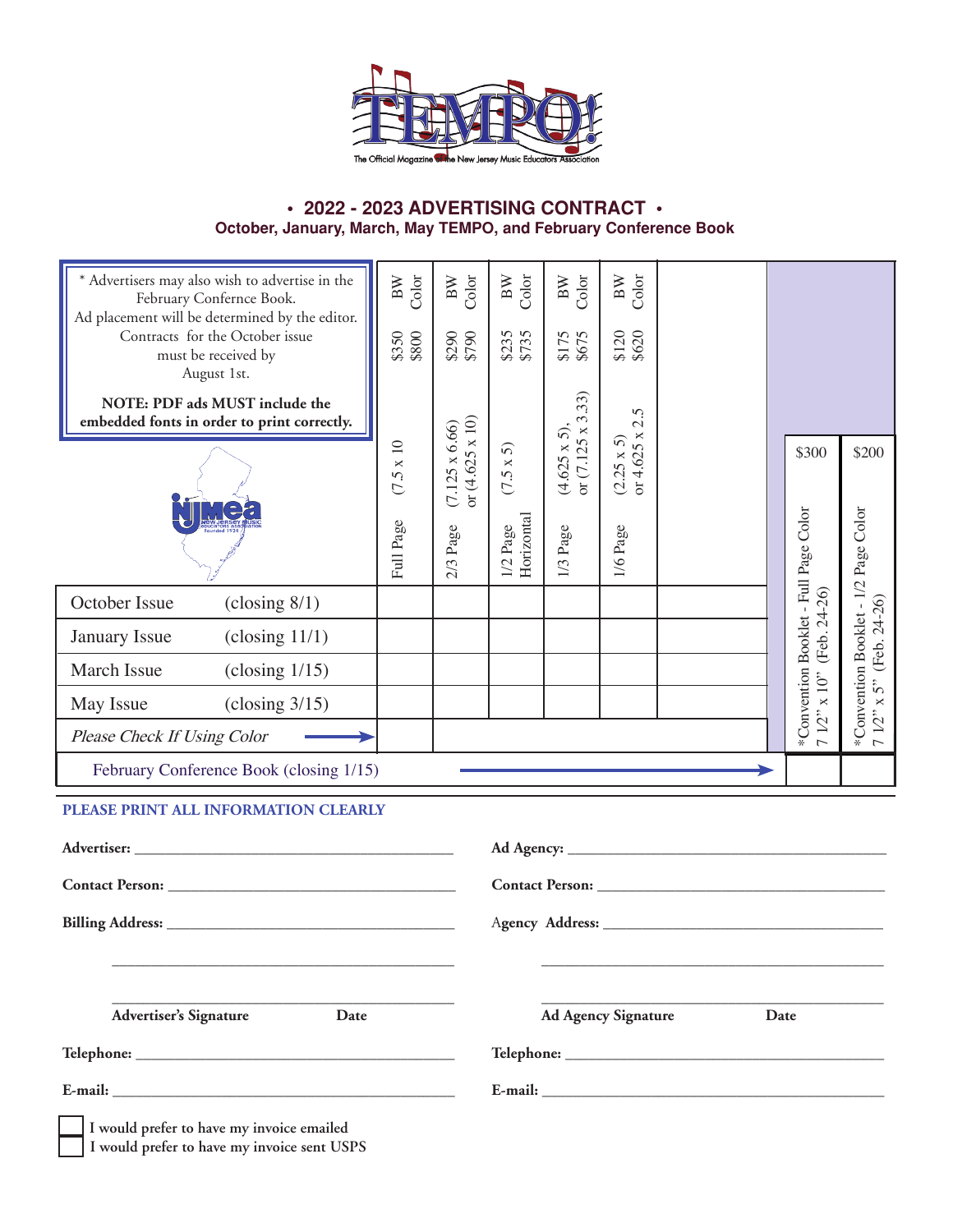

## **MAILING ADDRESS TEMPO Magazine**

**William McDevitt, Editor 300 W Somerdale Road Suite C Voorhees, NJ 08043-2236 wmcdevittnjmea@gmail.com**

# **TEMPO Magazine - Rate Card No. 41** *effective June 1, 2022*

## **1. PERSONNEL**

William McDevitt, TEMPO Editor *All billing inquiries should be sent to William McDevitt, 300 W Somerdale Road, Suite C, Voorhees, NJ 08043 or wmcdevittnjmea@gmail.com. Please contact William McDevitt for information concerning paying by credit card.*

## **2. REPRESENTATIVE**

No advertising representative. No Commissions or Discounts Provided.

## **3. GENERAL**

Bill issued following publication ( includes tear sheet and mailed copy of magazine). 80 to 96 pages; average 88 pages. Electronic versions put online at no extra charge. News Releases from the Music Industry considered on basis of news value to the music education profession and available space.

## **4. COVERS**

| (Only 4 color ads are being accepted at this time) | Four Issues (each) | Single Issues (each)                                 |  |
|----------------------------------------------------|--------------------|------------------------------------------------------|--|
| Outside, back cover (4 color)                      | \$875.00           | $$1,200.00$ $(8.375 \times 8 + 2 \text{ for label})$ |  |
| Inside, front or back covers (4 color)             | \$810.00           | $$1,100.00$ $(8.375 \times 8.875)$                   |  |

## **5. SPECIAL POSITIONS**

No additional charge; advertiser's requests will be adhered to whenever possible.

## **6. COLOR**

Special – additional spot color is available on cover ads for \$75 if same color as front cover is used.

## **7. GENERAL ADVERTISING RATES**

Ads which exceed the specified sizes will be charged at next ad size.

|                      | All Measurements In Inches                        | 1color or black/white | 4 color  |
|----------------------|---------------------------------------------------|-----------------------|----------|
| Full Page            | $(7.5 \times 10)$                                 | \$350.00              | \$800.00 |
| Two Thirds Page      | $(7.125 \times 6.66 \text{ or } 4.625 \times 10)$ | \$290.00              | \$790.00 |
| Half Page Horizontal | $(7.5 \times 5)$                                  | \$235.00              | \$735.00 |
| One Third Page       | $(4.625 \times 5 \text{ or } 7.125 \times 3.33)$  | \$175.00              | \$675.00 |
| One Sixth Page       | $(2.25 \times 5 \text{ or } 4.625 \times 2.5)$    | \$120.00              | \$620.00 |

## **8. CONTRACT & COPY REGULATIONS**

Ads produced from supplied rough copy: \$60.00 per hour. Reduction of Camera Ready Ads; line copy only \$15.00. Reproduction proofs and negatives only to size.